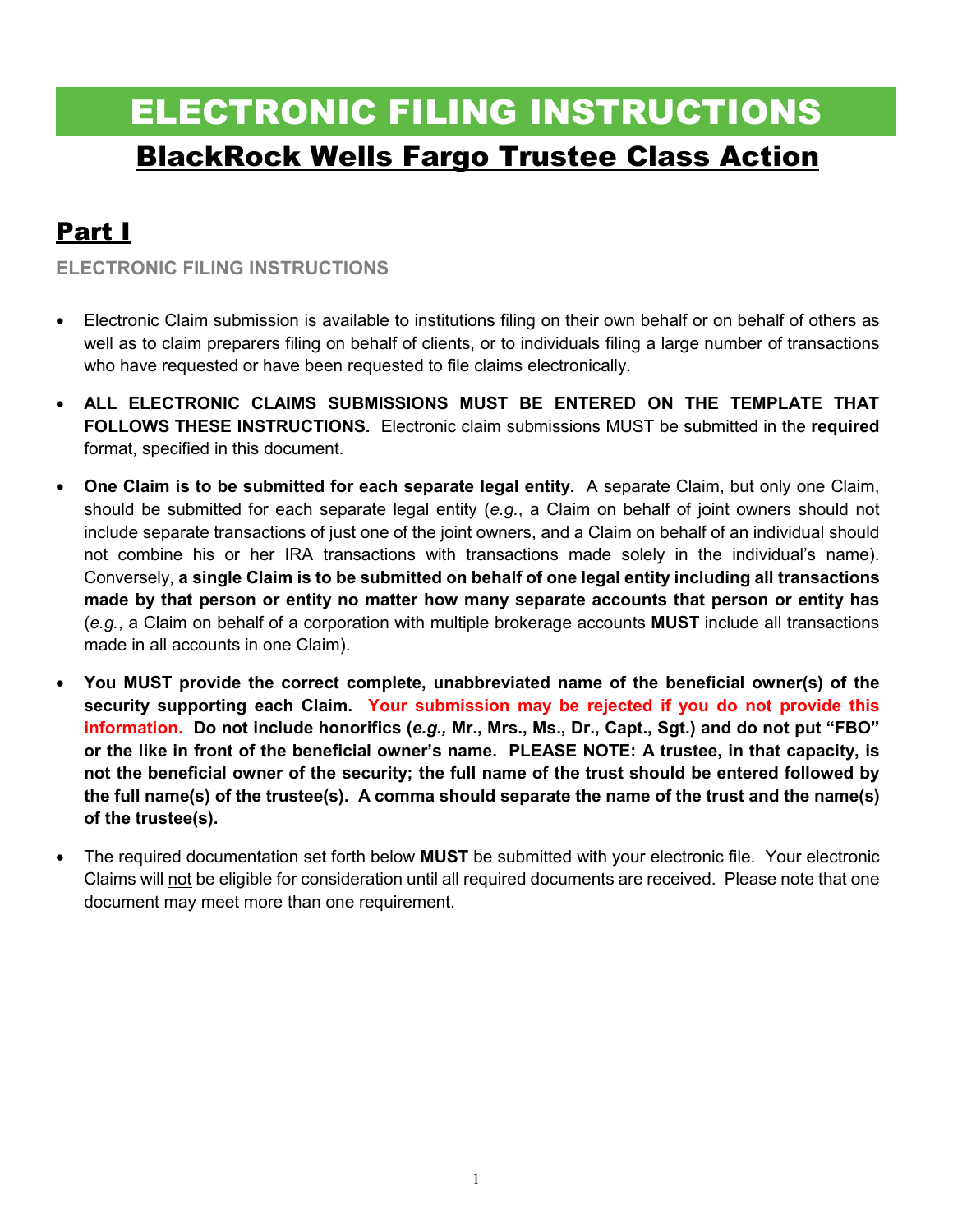#### **1. ONE SIGNED PROOF OF CLAIM AND RELEASE**

- You **MUST** complete the Claimant Identification Page, (Part II, page 5) and Certification and Signature Page, (Part VI pages 11-12) of a single Proof of Claim and Release Form ("Claim Form"), which will serve as an "umbrella" or "master" claim form for all Claims in your electronic file.
- The Claim Form **MUST** be signed by an authorized signatory who is listed on your signature verification document and state the capacity (job title) of the signatory.
- If you are filing on behalf of multiple beneficial owners, use the term "Various Beneficial Owners" for the beneficial owners' names. However, as noted above, the correct complete unabbreviated name of each beneficial owner (without honorifics) **MUST** be provided for each Claim in your electronic Claim submission.

### **2. SIGNATURE VERIFICATION DOCUMENT**

- If you are an institution filing on your own behalf or on behalf of other beneficial owners or a claim preparer filing on behalf of beneficial owners, you **MUST** provide a document verifying that the individual who signs the Claim Form and any supplemental documents is authorized to sign on your behalf. Some common types of documents that fulfill this requirement include the following (this list is not exclusive and non-US entities may have different documents that fulfill this requirement. If you are a non-US entity, you **MUST** submit an equivalent document):
	- Copy of filer's By-Laws, including signature page(s)
	- Copy of filer's Corporate Resolution, including signature page(s)
	- Notarized Affidavit signed by an officer of the filing institution or company clearly granting a specific individual(s) authorization or confirming his/her authority to sign on behalf of his/her institution or company.

### **3. DATA VERIFICATION DOCUMENT(S)**

- If you are an institution filing on your own behalf or on behalf of other beneficial owners or a claim preparer filing on behalf of beneficial owners, you **MUST** provide a notarized affidavit or signed letter on your firm's letterhead which meets the following criteria:
	- Confirms the number of distinct Claims and transactions in your file.
	- Sets forth the source of the data for each Claim included in your file.
	- Attests to the truth and accuracy of the data for each Claim in your file.
	- Is executed by an authorized signatory who is listed on your firm's signature verification document, and specifies both the capacity and contact information of that signatory.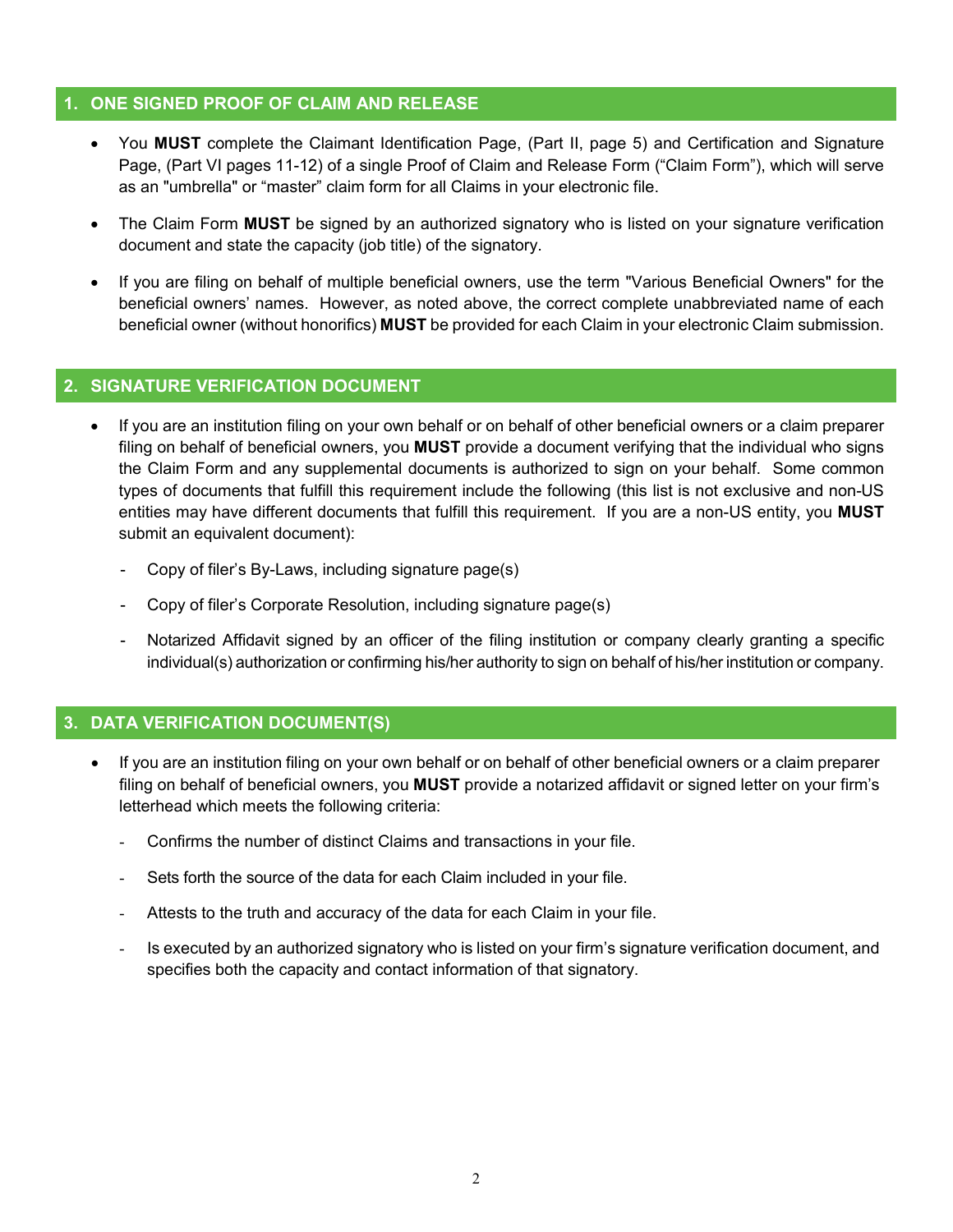#### **4. AUTHORIZATION DOCUMENT (If filing on behalf of clients or customers)**

- If you are an institution or claim preparer filing on behalf of beneficial owners other than yourself, you must provide a current document verifying that you are authorized to file and sign claims on behalf of the beneficial owners of the securities. Some common types of documents that fulfill this requirement include the following (this list is not exclusive and non-US entities may have different documents that fulfill this requirement. If you are a non-US entity, you must submit an equivalent document):
	- Power of Attorney
	- Service Agreement
	- Signed/dated letter on client's company letterhead specifically granting your company authority to file/sign claims on their behalf
	- Notarized affidavit or signed letter on your company's letterhead confirming your authority to file and sign claims on behalf of each client for whom you filed a claim. It must be executed by an officer of the company who is also listed on your signature verification document and reference the capacity and contact information of the signatory.

#### **5. ADDITIONAL DOCUMENTATION (IF REQUESTED) - DATA INTEGRITY AUDIT**

- Filers may be requested, as deemed appropriate by JND Legal Administration and/or Lead Counsel, to provide additional documentation to support the Claims submitted. This data integrity audit is designed to verify the overall integrity of a data file. Accordingly, you **MUST** provide all the requested documentation and the documentation provided **MUST** be independent in nature.
- Even if you provided a letter/affidavit attesting to the truth and accuracy of the data you initially submitted with your electronic file, we may ask for additional specific documentary evidence, which may include trade confirmations, complete monthly statements, or equivalent, to independently verify the details of transactions and/or holding positions. If your file is selected for a data integrity audit, you **MUST** provide all the requested information.

## FAILURE TO COMPLY WITH THIS AUDIT REQUEST WILL RESULT IN THE REJECTION OF ALL CLAIMS ON YOUR ELECTRONIC SUBMISSION

Electronic files will not be deemed submitted unless JND Legal Administration sends you an email acknowledging receipt of your file. Do not assume that your file has been received until you receive this email. If you do not receive such an email within 10 days of your submission, you should contact the electronic filing department at BRBSecurities@JNDLA.com to inquire about your file and confirm it was received.